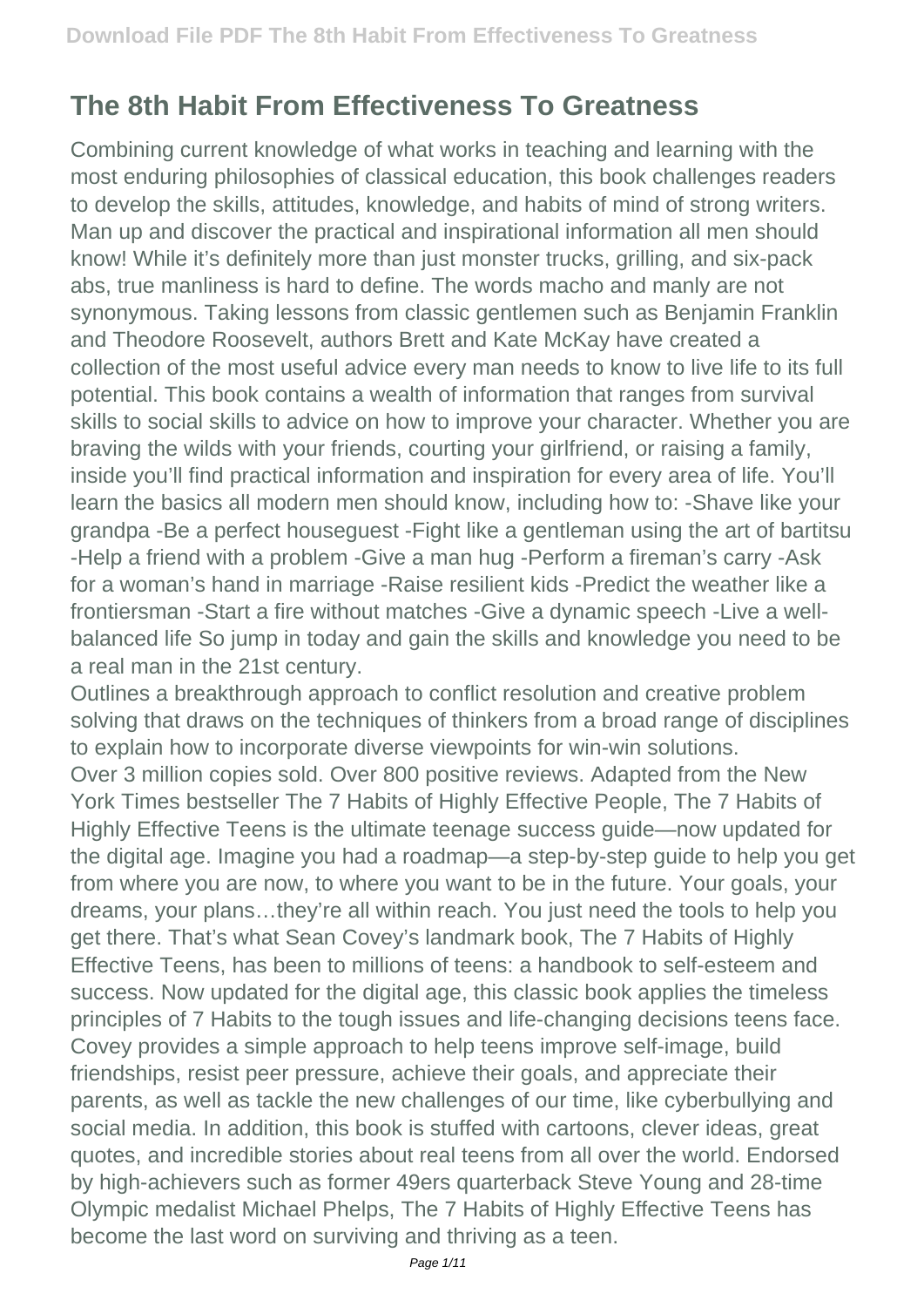The 8th Habit is deserving of all 409 pages in which Steve Covey used to show exactly how an averageemployee feels. The book captures the struggle that most people working in an organization feel sincethey are treated as objects. The author presents the idea of a knowledge worker in a new way - themodel of change to be used employer and employee in their unwritten contract. Everything part of thisbook points to a workplace filled with respect for every single individual.

Principle-Centered Guidance for Times That Seem Out of Control The world is changing dramatically and it's easy to be alarmed and lose focus of what really matters most. Don't fall into that trap! Carry your own weather, be proactive, and learn and apply the time-tested principles of The 7 Habits of Highly Effective People. A lot can happen when you have a burst of inspiration. This compact adaptation of The 7 Habits of Highly Effective People can prove to be inspirational, even in chaotic times. Want to discover lifechanging habits that will propel you toward a more productive and effective life? This book, inspired by Stephen R. Covey's all-time international bestseller, The 7 Habits of Highly Effective People, offers an efficient?yet in-depth?guide. Find new or renewed wisdom and direction. Readers who have never learned The 7 Habits before?as well as longtime fans who want a refresher?will find wisdom, direction, selfreflection, and life-affirming challenges that easily can be applied right now. Our rapidly changing world can be stressful, but with this condensed guide, you can develop the principles needed to stay proactive and positive. If you'll devote just minutes each day, you can learn the timeless principles of 7 Habits, find motivation, and take simple steps toward the successful, fulfilling life you deserve. Create a truly inspired life. The positive paradigm shifts that The 7 Habits can produce help you break free of old beliefs and motivate you toward meaningful change. Develop positive behaviors to bring clear communication and harmony to your relationships?not just with others, but also the one you have with yourself. Discover these breakthroughs and more with The 7 Habits on the Go. Uses the success of the world's largest restaurant chain to explain how a company of any size can develop a unified, people first, customer-oriented approach to doing business.

A new and unique kind of business book, "The Nature of Leadership" contains inspiring photos by Dewitt Jones combined with interviews, quotes, and narratives by bestselling authors, Dr. Stephen R. Covey and A. Roger Merrill. This commemorative collection captures the essence of Dr. Stephen R. Covey's most profound teachings on business, success, management, family, and love. Stephen R. Covey passed away in July 2012, leaving behind an unmatched legacy with his teachings about leadership, time management, effectiveness, success, and even love and family. A multimillion-copy bestselling author of self-help and business classics, Dr. Covey strove to help readers recognize the key elements that would lead them to personal and professional effectiveness. His seminal work, The 7 Habits of Highly Effective People, transformed the way people act on their problems with a compelling,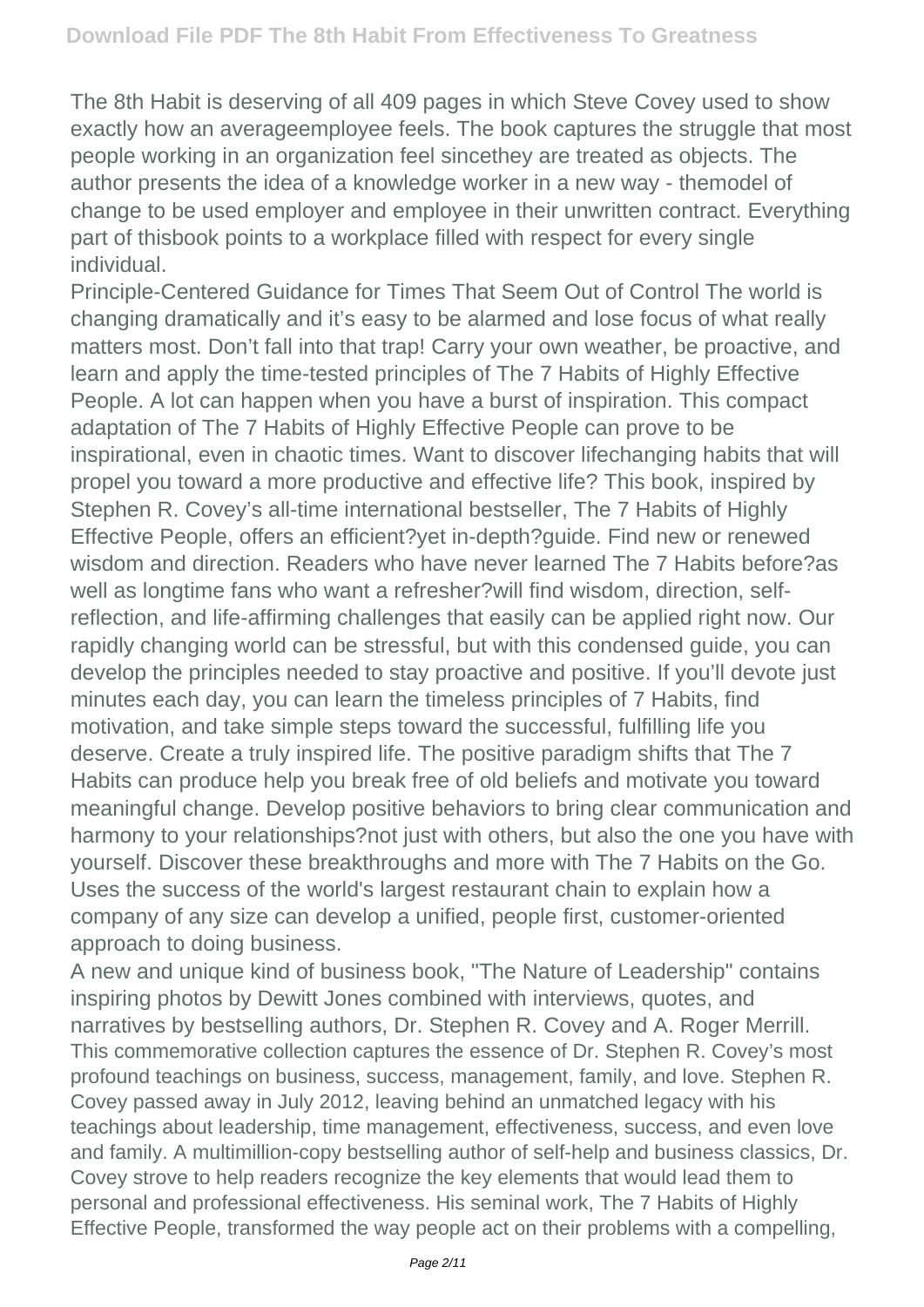logical, and well-defined process. Indeed, many of the habits have been assimilated into everyday thinking and everyday conversation. For example, the expressions "win/win" and "first things first," to name a few, have been incorporated into almost every business culture around the world. The Wisdom and Teachings of Stephen R. Covey is a compilation of Dr. Covey's most insightful, inspiring teachings and sayings. His profound influence spread beyond businesses and individuals and was even integrated into governments, school systems, and many other institutions with great success. This book covers his most impactful topics: time management, success, leadership—including principle-centered leadership— all of the 7 Habits, love, and family. This powerful collection is a lasting tribute to the inspirational luminary that so many will miss. \*\*\* Selected Wisdom from Stephen R. Covey: "How different our lives are when we really know what is deeply important to us, and keeping that picture in mind, we manage ourselves each day to be and to do what really matters most." "Live, love, laugh, leave a legacy." "But until a person can say deeply and honestly, 'I am what I am today because of the choices I made yesterday,' that person cannot say, 'I choose otherwise.'" "Seek first to understand, then to be understood." "To touch the soul of another human being is to walk on holy ground."

From Stephen R. Covey's eldest son come a revolutionary book that will guide business leaders, public figures and their organizations towards unprecedented productivity and satisfaction. Trust, says Stephen M. R. Covey, is the very basis of the 21st century's global economy, but its power is generally overlooked and misunderstood. Covey shows you how to inspire immediate trust in everyone you encounter - colleagues, constituents, the marketplace - allowing you to forego the timekilling and energy-draining check and balance bureaucracies that are so often relied upon in lieu of actual trust.

The New York Times–bestselling time management book from the author of The 7 Habits of Highly Effective People. Stephen R. Covey's First Things First is the gold standard for time management books. His principle-centered approach for prioritizing gives you time management tips that enable you to make changes and sacrifices needed in order to obtain happiness and retain a feeling of security. First Things First: The Interactive Edition takes Dr. Covey's philosophy and remasters the entire text to include easy-to-understand infographics, analysis, and more. This time-saving version of First Things First is the efficient way to apply Dr. Covey's tested and validated time management tips, while retaining his core message. This guide will help you: • Get more done in less time • Develop and retain rich relationships • Attain inner peace • Create balance in your life • And, put first things first "Covey is the hottest selfimprovement consultant to hit US business since Dale Carnegie." —USA Today "Covey has reached the apex with First Things First. This is an important work. I can't think of anyone who wouldn't be helped by reading it." —Larry King, CNN "These goals embody a perfect balance of the mental, the physical, the spiritual, and the social." —Booklist

The 8th HabitFrom Effectiveness to GreatnessSimon and Schuster Become the leader others want to follow Forget everything you know about motivating others and building a harmonious workplace. If you want to get the best out of people, you must be willing to fight. But, that doesn't mean you become a dominator, nor does coddling others work. The best leader you've ever had in your life was a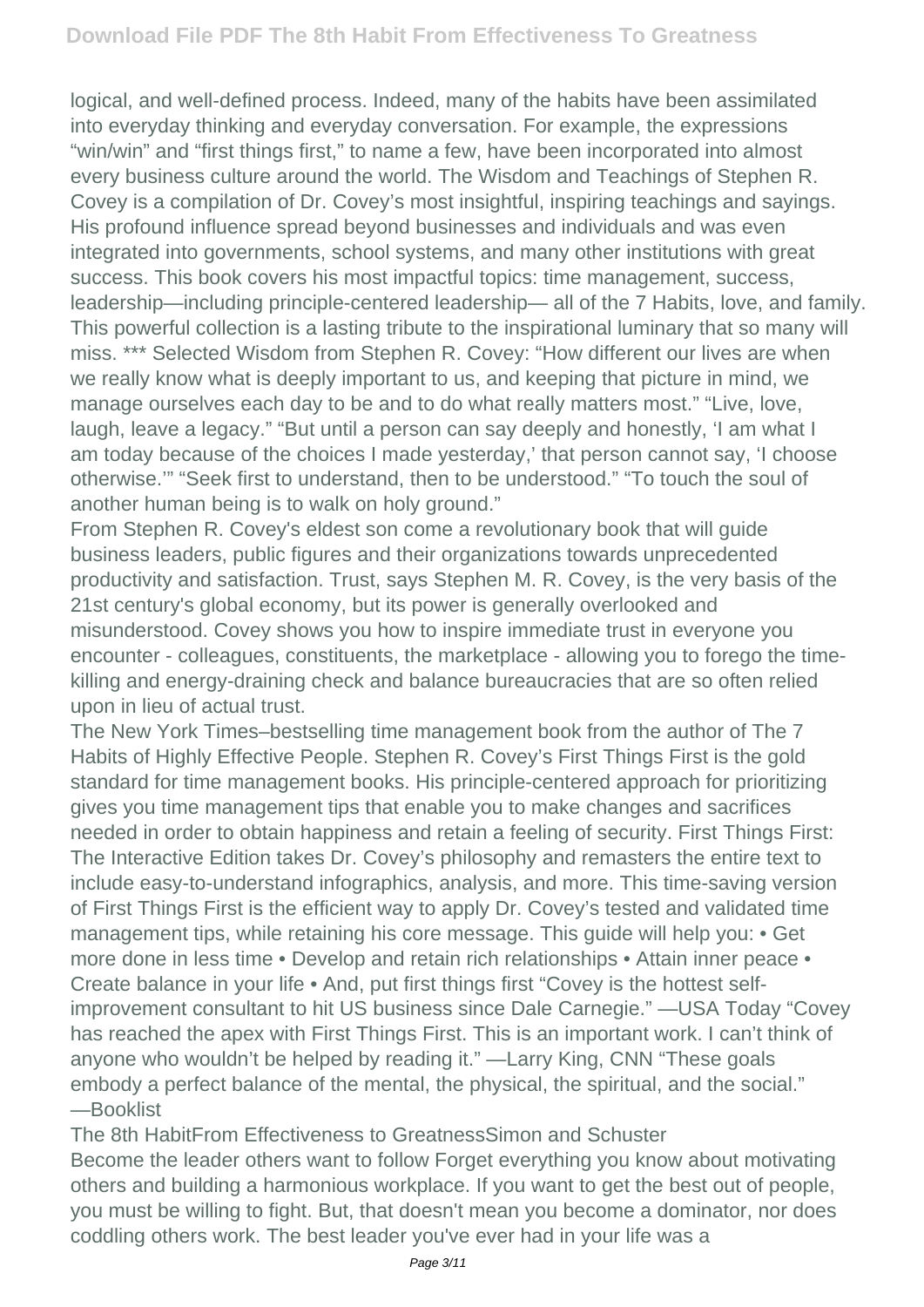liberator—someone willing to fight for your highest good, even at a personal cost. Inside, global leadership experts Jeremie Kubicek and Steve Cockram explain what made that leader so unique, how to become that person yourself, and how to share the same gift with others. Be one of the few that people actually want to follow Learn the lost art of leadership—the intentional calibration of support and challenge for everyone you lead, your team and your family Become a multiplication master as you learn to bring the best out of people for their highest good and that of the whole team Overhaul entire cultures by focusing on the transformation and empowerment of sub-culture leaders The 100x Leader will help you become—and build—leaders worth following. Children in today's world are inundated with information about who to be, what to do and how to live. But what if there was a way to teach children how to manage priorities, focus on goals and be a positive influence on the world around them? The Leader in Meis that programme. It's based on a hugely successful initiative carried out at the A.B. Combs Elementary School in North Carolina. To hear the parents of A. B Combs talk about the school is to be amazed. In 1999, the school debuted a programme that taught The 7 Habits of Highly Effective Peopleto a pilot group of students. The parents reported an incredible change in their children, who blossomed under the programme. By the end of the following year the average end-of-grade scores had leapt from 84 to 94. This book will launch the message onto a much larger platform. Stephen R. Covey takes the 7 Habits, that have already changed the lives of millions of people, and shows how children can use them as they develop. Those habits -- be proactive, begin with the end in mind, put first things first, think win-win, seek to understand and then to be understood, synergize, and sharpen the saw -- are critical skills to learn at a young age and bring incredible results, proving that it's never too early to teach someone how to live well.

Defining Racist and Racism -- The Slippery Nature of Racial Microaggressions -- The Inability of Whites to See Themselves as Racial Beings -- Using Narrative Disclosure to Set a Tone for Examining Race -- Colleagues as Critical Lenses on Race -- What Students' Eyes Tell Us about Examining Race in the Classroom -- We Need to Prep Students -- Modeling by Leaders Is Crucial -- Conversations about Race Will Not Produce Solutions -- Normalizing Racism -- Conclusion -- Chapter 13: Negotiating the Risks of Critical Reflection -- Impostorship -- Dealing with Impostorship -- Cultural Suicide -- Avoiding Cultural Suicide -- Lost Innocence -- Marginalization -- Avoiding Political Marginalization -- Conclusion -- Chapter 14: Practicing Critically Reflective Leadership -- What Is Critically Reflective Leadership? -- Followers' Eyes -- Colleagues' Perceptions -- Theory -- Personal Experience -- Embedding Critical Reflection in Meetings -- The Circle of Voices -- The Critical Incident Questionnaire (CIQ) -- Clearness Committee -- Appreciative Pause -- Modeling Critically Reflective Leadership -- Conclusion -- Bibliography -- Index -- EULA

Inspiring stories and practical insights challenge readers to live a life of everyday greatness. Best-selling author Stephen Covey and Reader's Digest have joined forces to produce an extraordinary volume of inspiration, insight, and motivation to live a life of character and contribution. The timeless principles and practical wisdom along with a "Go-Forward Plan" challenge readers to make three important choices every day: The Choice to Act - your energy The Choice of Purpose - your destination The Choice for Principles - the means for attaining your goals Topics include: Searching for Meaning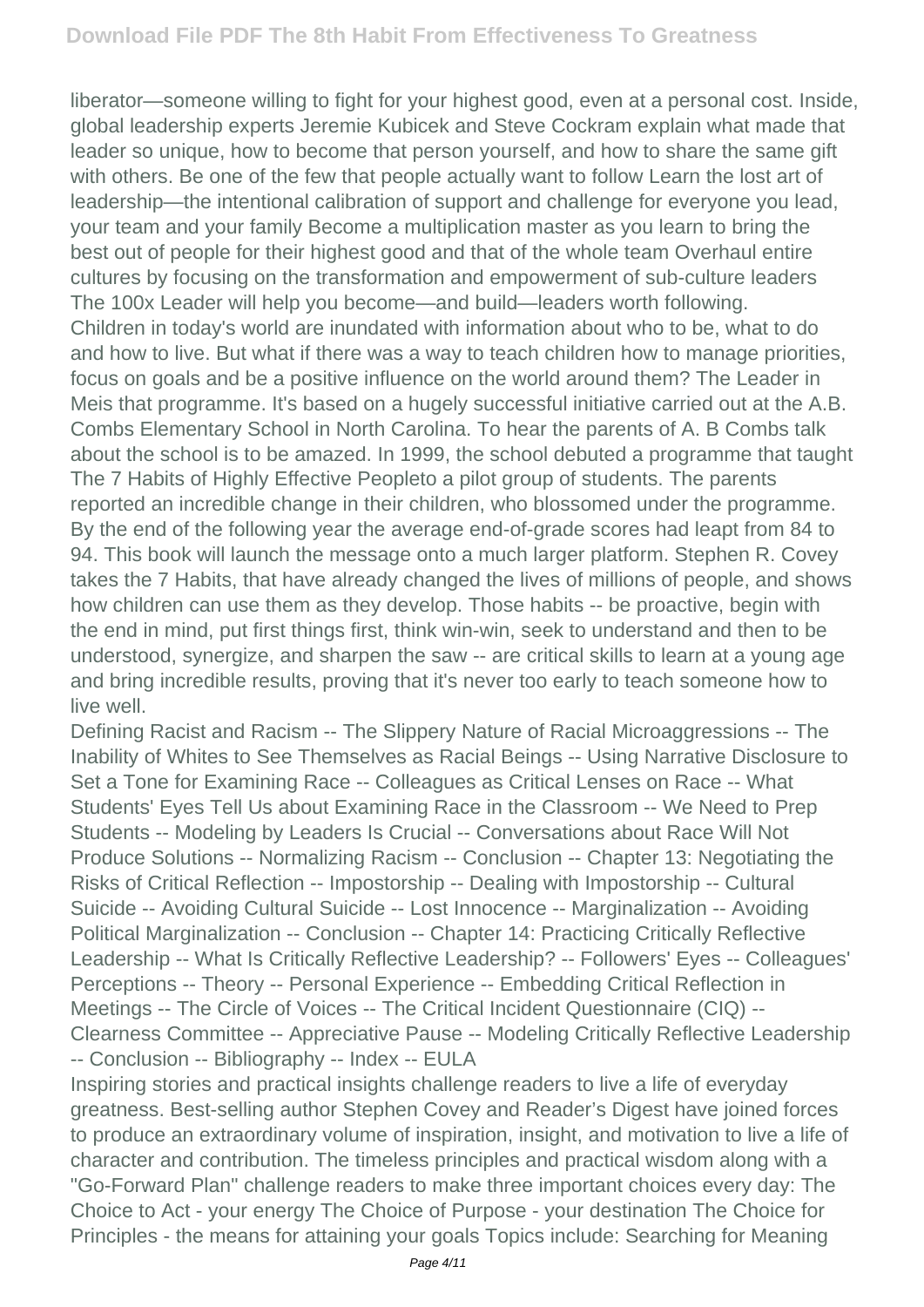Taking Charge Starting Within Creating the Dream Teaming with Others Overcoming Adversity Blending the Pieces With stories from some of the world's best known and loved writers, leaders, and celebrities, such as Maya Angelou, Jack Benny, and Henry David Thoreau, and insights and commentary from Stephen Covey, the Wrap Up and Reflections at the end of each chapter help create a project that can be used for group or personal study.

Employ cognitive theory in the classroom every day Research into how we learn has opened the door for utilizing cognitive theory to facilitate better student learning. But that's easier said than done. Many books about cognitive theory introduce radical but impractical theories, failing to make the connection to the classroom. In Small Teaching, James Lang presents a strategy for improving student learning with a series of modest but powerful changes that make a big difference—many of which can be put into practice in a single class period. These strategies are designed to bridge the chasm between primary research and the classroom environment in a way that can be implemented by any faculty in any discipline, and even integrated into pre-existing teaching techniques. Learn, for example: How does one become good at retrieving knowledge from memory? How does making predictions now help us learn in the future? How do instructors instill fixed or growth mindsets in their students? Each chapter introduces a basic concept in cognitive theory, explains when and how it should be employed, and provides firm examples of how the intervention has been or could be used in a variety of disciplines. Small teaching techniques include brief classroom or online learning activities, one-time interventions, and small modifications in course design or communication with students.

The Stephen R. Covey Interactive Reader includes The 7 Habits of Highly Effective People and First Things First, explained through infographics, videos and excerpts of teachings from his co-authored books Great Work Great Career and Predictable Results in Unpredictable Times. For 25 years, Stephen R. Covey's step-by-step lessons have helped millions from all walks of life lead successful and satisfying lives. A new collection of Stephen R. Covey's most famous work, supported with videos, explanatory infographics, self-tests and more, is here to continue those valuable lessons.

From Stephen R. Covey comes a profound, compelling, and groundbreaking book of next-level thinking that gives a clear way to finally tap the limitless valuecreation promise of the "Knowledge Worker Age." In the more than twenty-five years since its publication, the classic The 7 Habits of Highly Effective People has become an international phenomenon with more than twenty-five million copies sold. Tens of millions of people in business, government, schools, and families, and, most importantly, as individuals, have dramatically improved their lives and organizations by applying the principles of Stephen R. Covey's classic book. The world, however, is a vastly changed place. Being effective as individuals and organizations is no longer merely an option—survival in today's world requires it. But in order to thrive, innovate, excel, and lead in what Covey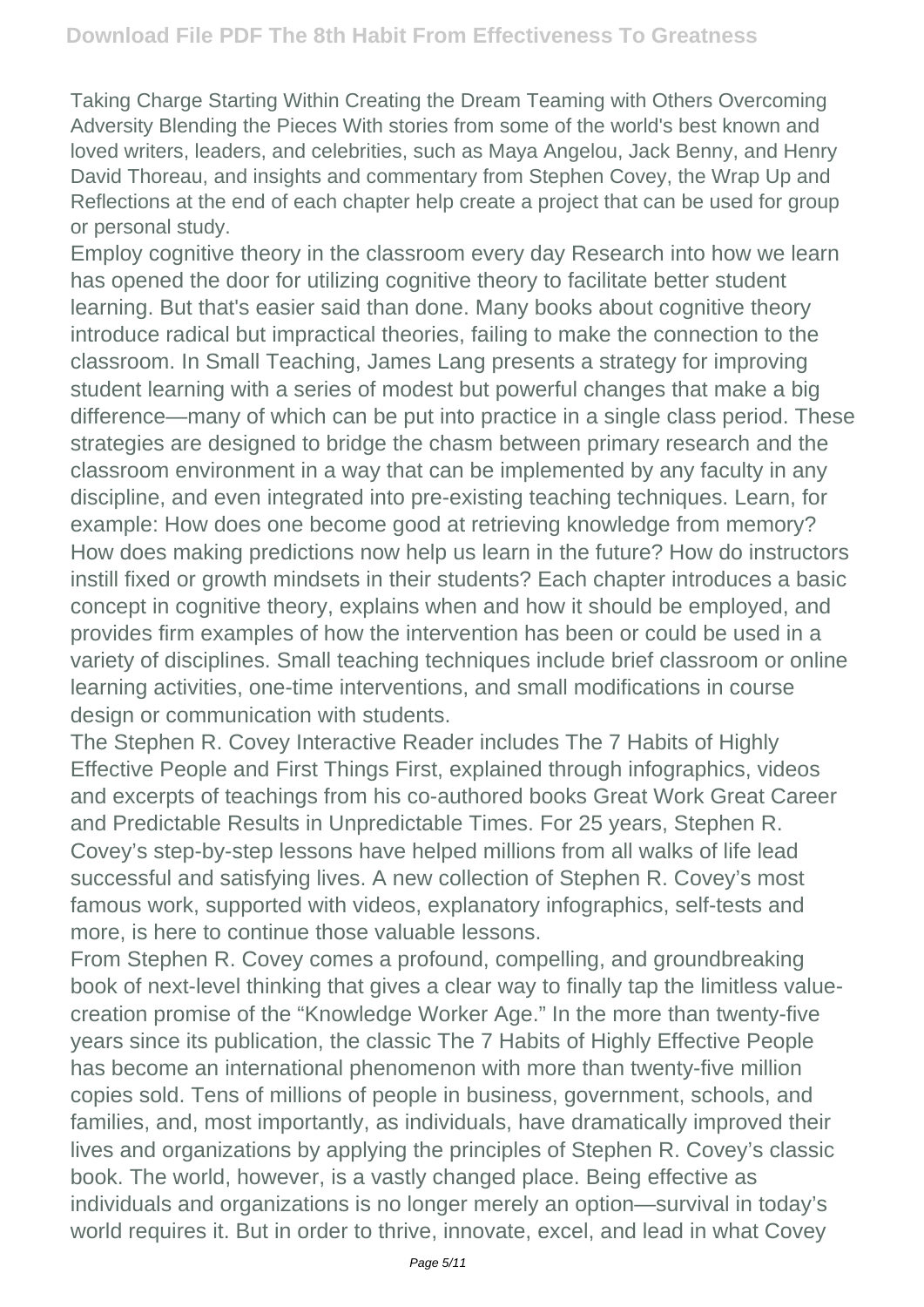calls the "New Knowledge Worker Age," we must build on and move beyond effectiveness. The call of this new era in human history is for greatness; it's for fulfillment, passionate execution, and significant contribution. Accessing the higher levels of human genius and motivation in today's new reality requires a change in thinking: a new mindset, a new skill-set, a new tool-set—in short, a whole new habit. The crucial challenge of our world today is this: to find our voice and inspire others to find theirs. It is what Covey calls the 8th Habit. So many people feel frustrated, discouraged, unappreciated, and undervalued—with little or no sense of voice or unique contribution. The 8th Habit is the answer to the soul's yearning for greatness, the organization's imperative for significance and superior results, and humanity's search for its "voice." Covey's new book will transform the way we think about ourselves, our purpose in life, our organizations, and about humankind. Just as The 7 Habits of Highly Effective People helped us focus on effectiveness, The 8th Habit shows us the way to greatness.

Declutter your desk and brighten up your business with this transformative guide from an organizational psychologist and the #1 New York Times bestselling author of The Life-Changing Magic of Tidying Up. The workplace is a magnet for clutter and mess. Who hasn't felt drained by wasteful meetings, disorganized papers, endless emails, and unnecessary tasks? These are the modern-day hazards of working, and they can slowly drain the joy from work, limit our chances of career progress, and undermine our well-being. There is another way. In Joy at Work, bestselling author and Netflix star Marie Kondo and Rice University business professor Scott Sonenshein offer stories, studies, and strategies to help you eliminate clutter and make space for work that really matters. Using the world-renowned KonMari Method and cutting-edge research, Joy at Work will help you overcome the challenges of workplace mess and enjoy the productivity, success, and happiness that come with a tidy desk and mind. NATIONAL BOOK AWARD FINALIST • NATIONAL BESTSELLER • An audacious, darkly glittering novel set in the eerie days of civilization's collapse—the spellbinding story of a Hollywood star, his would-be savior, and a nomadic group of actors roaming the scattered outposts of the Great Lakes region, risking everything for art and humanity. Now an original series on HBO Max. Kirsten Raymonde will never forget the night Arthur Leander, the famous Hollywood actor, had a heart attack on stage during a production of King Lear. That was the night when a devastating flu pandemic arrived in the city, and within weeks, civilization as we know it came to an end. Twenty years later, Kirsten moves between the settlements of the altered world with a small troupe of actors and musicians. They call themselves The Traveling Symphony, and they have dedicated themselves to keeping the remnants of art and humanity alive. But when they arrive in St. Deborah by the Water, they encounter a violent prophet who will threaten the tiny band's existence. And as the story takes off, moving back and forth in time, and vividly depicting life before and after the pandemic,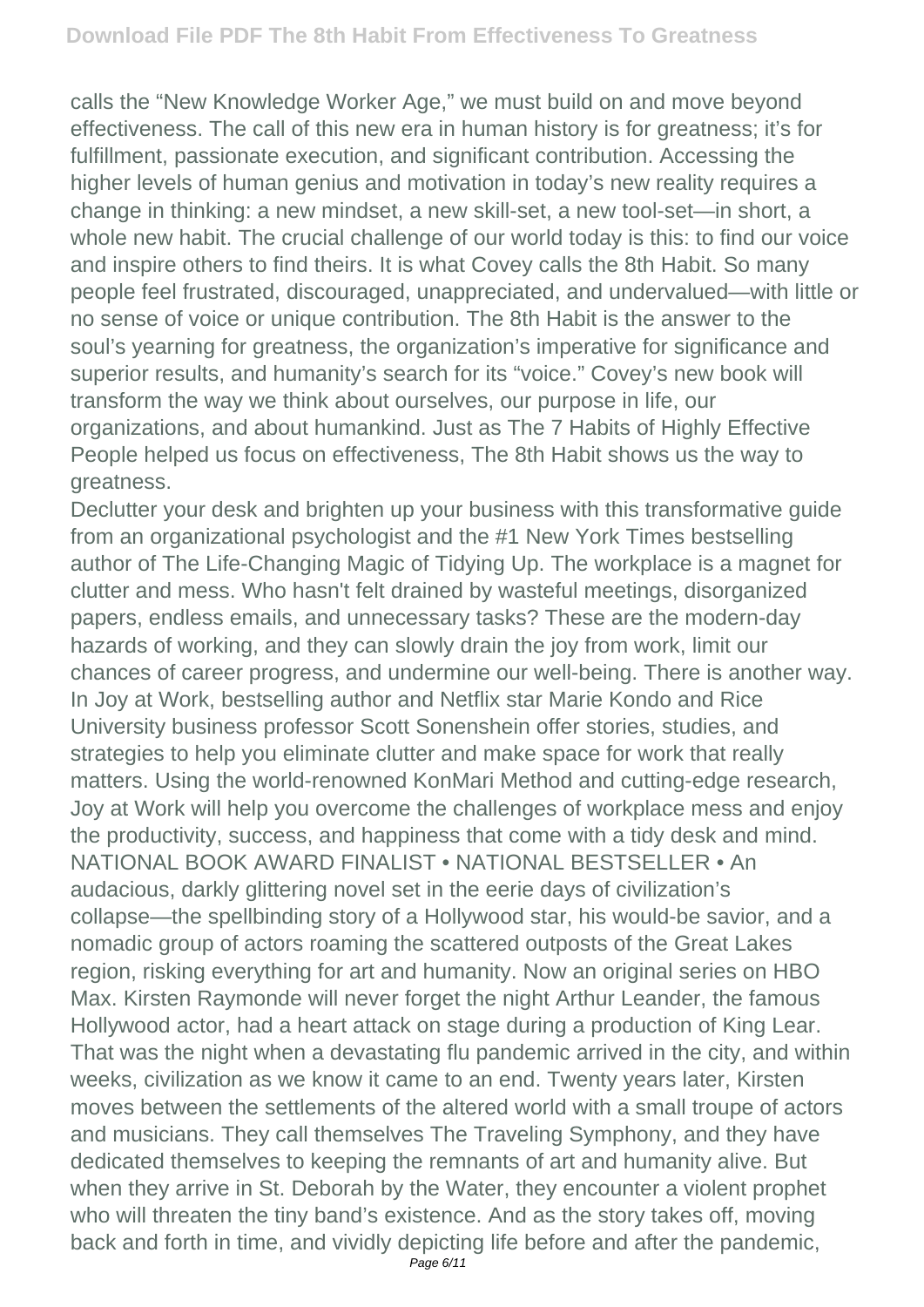the strange twist of fate that connects them all will be revealed. Look for Emily St. John Mandel's new novel, Sea of Tranquility, coming in April 2022! For training that is as fun as it is effective, this is a must-have resource for anyone involved in training. Detailing the "who," "what," " when," "why" and "how" of learning, Telling Ain't Training provides everything you need to energise and engage leaders regardless of age experience. Fast-paced, fun and interactive, Telling Ain't Training incorporates principles of adult learning to separate learning myth from learning fact. Understand how people learn, what makes training successful, why training fails and how to achieve amazing training results.

The measure of the executive, Peter Drucker reminds us, is the ability to 'get the right things done'. Usually this involves doing what other people have overlooked, as well as avoiding what is unproductive. He identifies five talents as essential to effectiveness, and these can be learned; in fact, they must be learned just as scales must be mastered by every piano student regardless of his natural gifts. Intelligence, imagination and knowledge may all be wasted in an executive job without the acquired habits of mind that convert these into results. One of the talents is the management of time. Another is choosing what to contribute to the particular organization. A third is knowing where and how to apply your strength to best effect. Fourth is setting up the right priorities. And all of them must be knitted together by effective decision-making. How these can be developed forms the main body of the book. The author ranges widely through the annals of business and government to demonstrate the distinctive skill of the executive. He turns familiar experience upside down to see it in new perspective. The book is full of surprises, with its fresh insights into old and seemingly trite situations. In the 7 Habits series, international bestselling author Stephen R. Covey showed us how to become as effective as it is possible to be. In his long-awaited new book, THE 8th HABIT, he opens up an entirely new dimension of human potential, and shows us how to achieve greatness in any position and any venue. All of us, Covey says, have within us the means for greatness. To tap into it is a matter of finding the right balance of four human attributes: talent, need, conscience and passion. At the nexus of these four attributes is what Covey calls voice - the unique, personal significance we each possess. Covey exhorts us all to move beyond effectiveness into the realm of greatness - and he shows us how to do so, by engaging our strengths and locating our powerful, individual voices. Why do we need this new habit? Because we have entered a new era in human history. The world is a profoundly different place than when THE 7 HABITS OF HIGHLY EFFECTIVE PEOPLE was originally published in 1989. The challenges and complexity we face today are of a different order of magnitude. We enjoy far greater autonomy in all areas of our lives, and along with this freedom comes the expectation that we will manage ourselves, instead of being managed by others. At the same time, we struggle to feel engaged, fulfilled and passionate. Tapping into the higher reaches of human genius and motivation to find our voice requires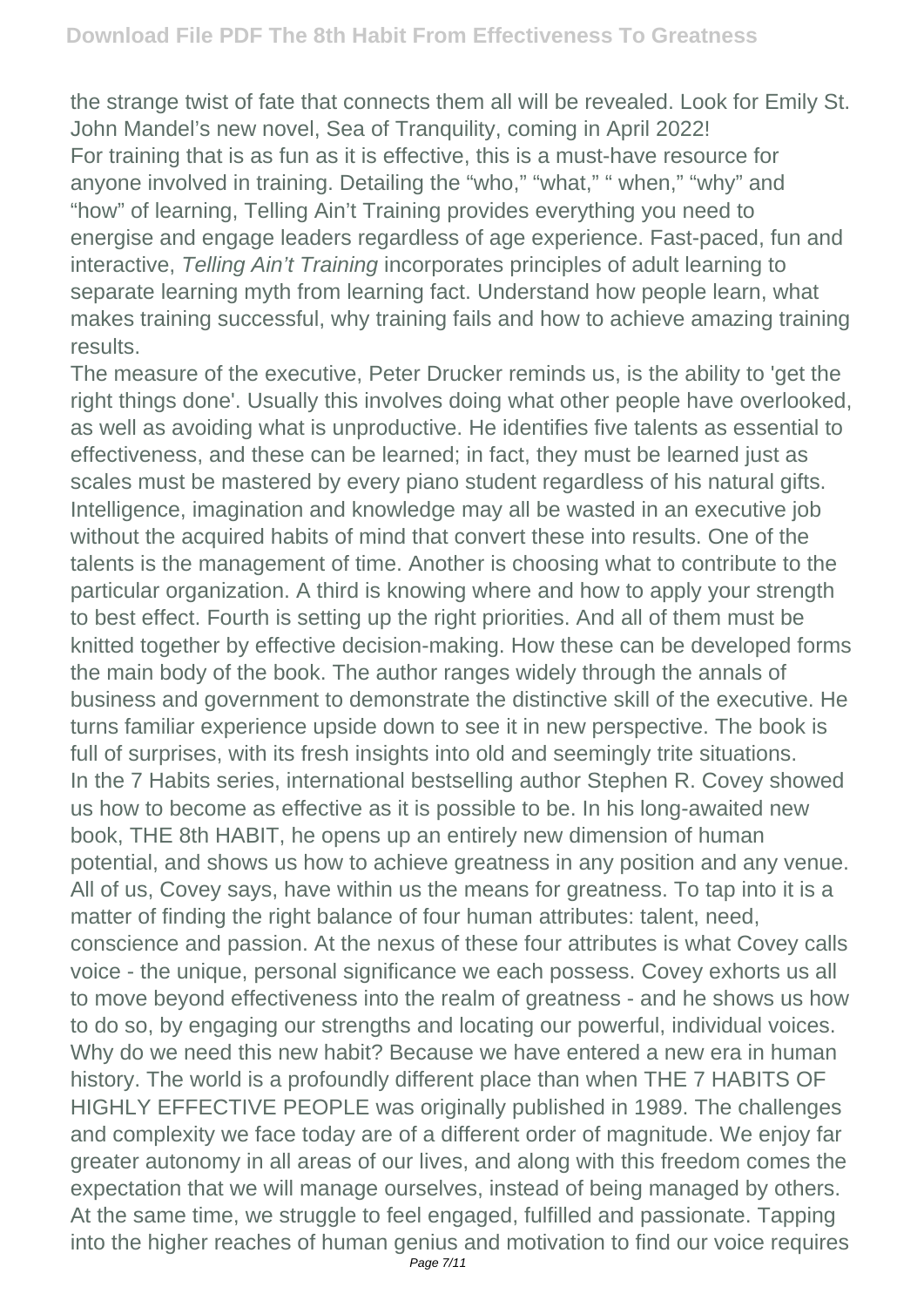a new mindset, a new skill-set, a new tool-set - in short, a whole new habit. It's Not Just About the Money True wealth is not about buckets of cash. True wealth is not about designer clothes. It is not about a new Mercedes. It is not about living in a palatial estate. True wealth, asserts David Gikandi, is about discovering value within yourself and value within other people. It is about a kind of conscious living that incorporates gratitude, a belief in abundance, and the experience of joy. Based on the recent discoveries of theoretical physics and a close reading of inspirational classics of the last century, Gikandi creates a new model for the creation of personal wealth; a new model that shows readers how to create abundance by saving, giving, offering charity, and building happy relationships. Learn to use an internal mantra to build wealth consciousness. Practice conscious and deliberate thoughts and intentions. Decide, define, and set goals you can believe in. Practice gratitude, giving, and faith, and experience abundance and joy in your life. Includes a 16-page study guide—for individuals and group use.

Portion of statement of responsibility from jacket.

Want more free books like this? Download our app for free at https://www.QuickRead.com/App and get access to hundreds of free book and audiobook summaries. The perfect guide to adopting seven habits of effective people that can improve your life and the lives of those around you. A selfimprovement guide written by Stephen Covey, The 7 Habits of Highly Effective People details how you can change your life through changing your mindset. The way you view the world is based entirely on your own perceptions, and by adopting a perception that leads to action, you can change your life and the lives of those around you. In other words, if you want to change your current situation then you must learn to change yourself and learn to change your perceptions. The way you see the problem is the problem, so you must allow yourself to fundamentally change the way you think in order to see a true change in yourself. Covey will not only teach you how to adopt a new mindset, but he will also teach you how to become proactive and focus on the important tasks at hand. At the end of the day, by adopting the 7 habits of highly effective people, you can learn how to change your mindset and then change your life.

A revolutionary guidebook to achieving peace of mind by seeking the roots of human behavior in character and by learning principles rather than just practices. Covey's method is a pathway to wisdom and power.

A leading management consultant draws on his seven organizational rules for improving effectiveness to present an eighth principle, voice, that is based on the right balance of talent, need, conscience, and passion.

After years of leading and overseeing growing small groups, Pastor Dave Earley has identified 8 core habits of effective leaders. When adopted, these habits will transform your leadership too. The habits include: Dreaming Prayer Invitations Contact Preparation Mentoring Fellowship Growth When your leaders adopt and practice these habits, your groups will move from once-a-week meetings to an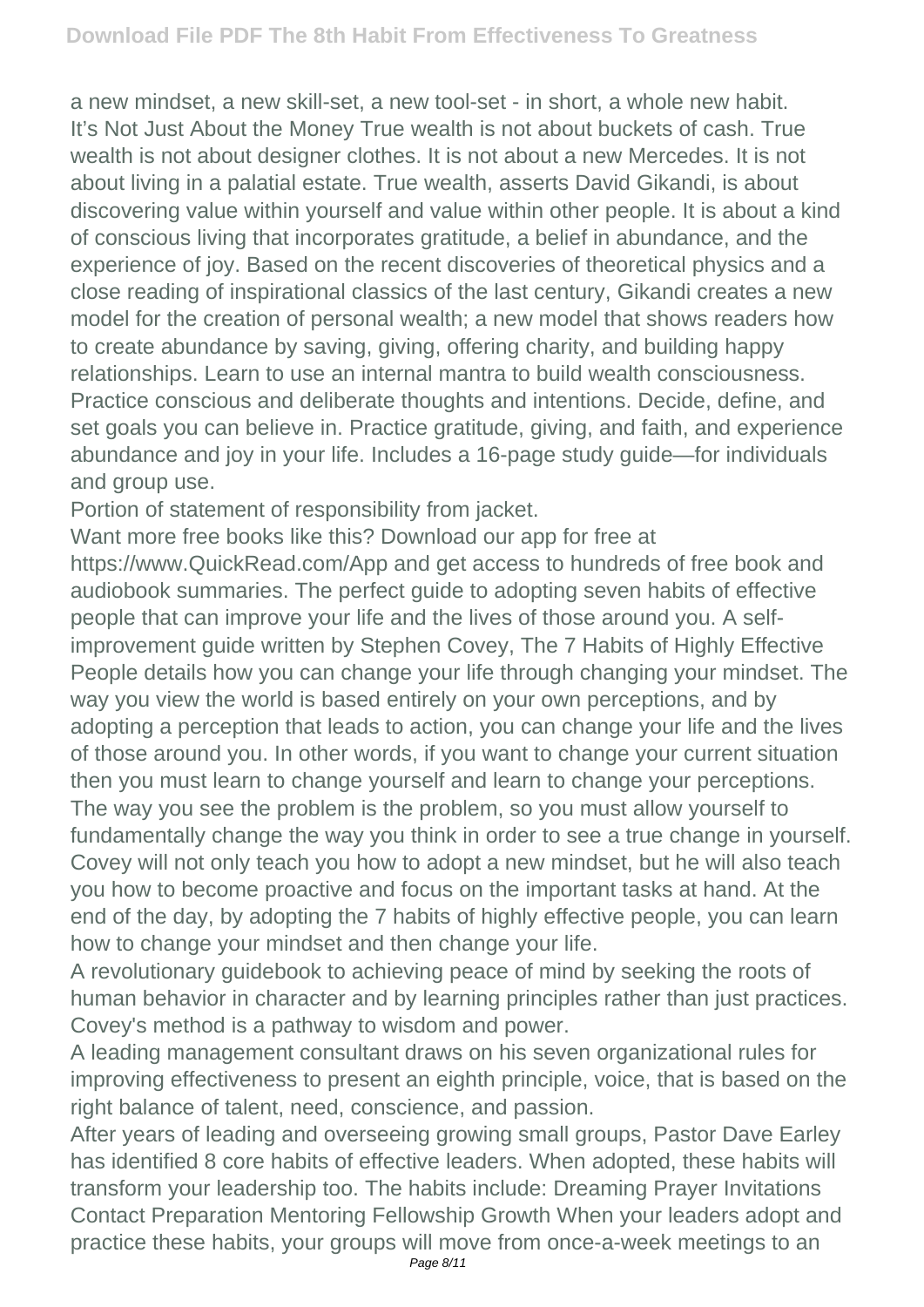exciting lifestyle of ministry to one another and the lost! Each habit is discussed in detail, providing "how-to" steps with an implementation guide at the end of each chapter. This resource will also be a valuable teaching tool for training your leaders and guiding your coaches as they mentor your group leaders. Help your leaders discover how to make each habit a part of their life . . . and watch them become more effective!

Learn to listen with more than your ears with the 7 Oaks gang in this Level 2 Ready-to-Read edition of the fifth book in the 7 Habits of Happy Kids series from Sean Covey and Stacy Curtis. On a rainy day, Lily wants to make cookies. But instead of paying attention to the recipe, she tells her dad she knows what she is doing. What could go wrong? Lily comes to understand the importance of listening—not just with your ears, but your eyes and heart as well! Each of the Level 2 Ready-to-Reads in this winning series focuses on one of the 7 Habits of Happy Kids.

Sophie discovers a surprising truth about teamwork in this Level 2 Ready-to-Read edition of the sixth book in the 7 Habits of Happy Kids series from Sean Covey and Stacy Curtis. Ms. Hoot has assigned the class to write a poem, and everyone has to work with a partner. When Sophie is partnered with Biff, she is sure it's going to be a disaster because Biff is mean! But as they work together, they find they have more in common than they thought. Each of the Level 2 Ready-to-Reads in this winning series focuses on one of the 7 Habits of Happy Kids.

An accompanying exercise primer to the best-selling business resource helps readers put the original book's recommendations into practice while suggesting methods by which four key personality attributes can be balanced to make the most out of an individual's abilities. By the author of The 7 Habits of Highly Effective People. Original. 100,000 first printing.

A Guided Journal Companion for Habit Building and Effective Living Whether struggling with time management or looking for new high-performance habits, The 7 Habits of Highly Effective People 30th Anniversary Guided Journal offers prompts, worksheets, and exercises to help you accomplish all your short and long term goals. Journal your way to your best self. When The 7 Habits of Highly Effective People was released as a card deck, audiences approached Stephen R. Coveys time-tested principles in a whole new way. Now, this companion journal gives readers a chance to explore effectiveness, plan strategically, and craft inspiration into action. Its concise format is accessible to readers everywherenot only is it easy to understand, but it offers practical and relatable applications. With each habit broken down in an easy-toimplement weekly format, it can inspire both beginners and seasoned 7 Habits readers to get motivated, build confidence, and promote personal growth. Cultivate success, skill, and self-development. Featuring thought-provoking prompts, worksheets, and inspirations that teach you how to prioritize and achieve your goals, The 7 Habits of Highly Effective People guided journal is your next step to success. Inside, find: Journaling prompts for self-discovery, confidence-building, and deeper learning of the 7 Habits Worksheets for strategic management and optimal goal achievement Exercises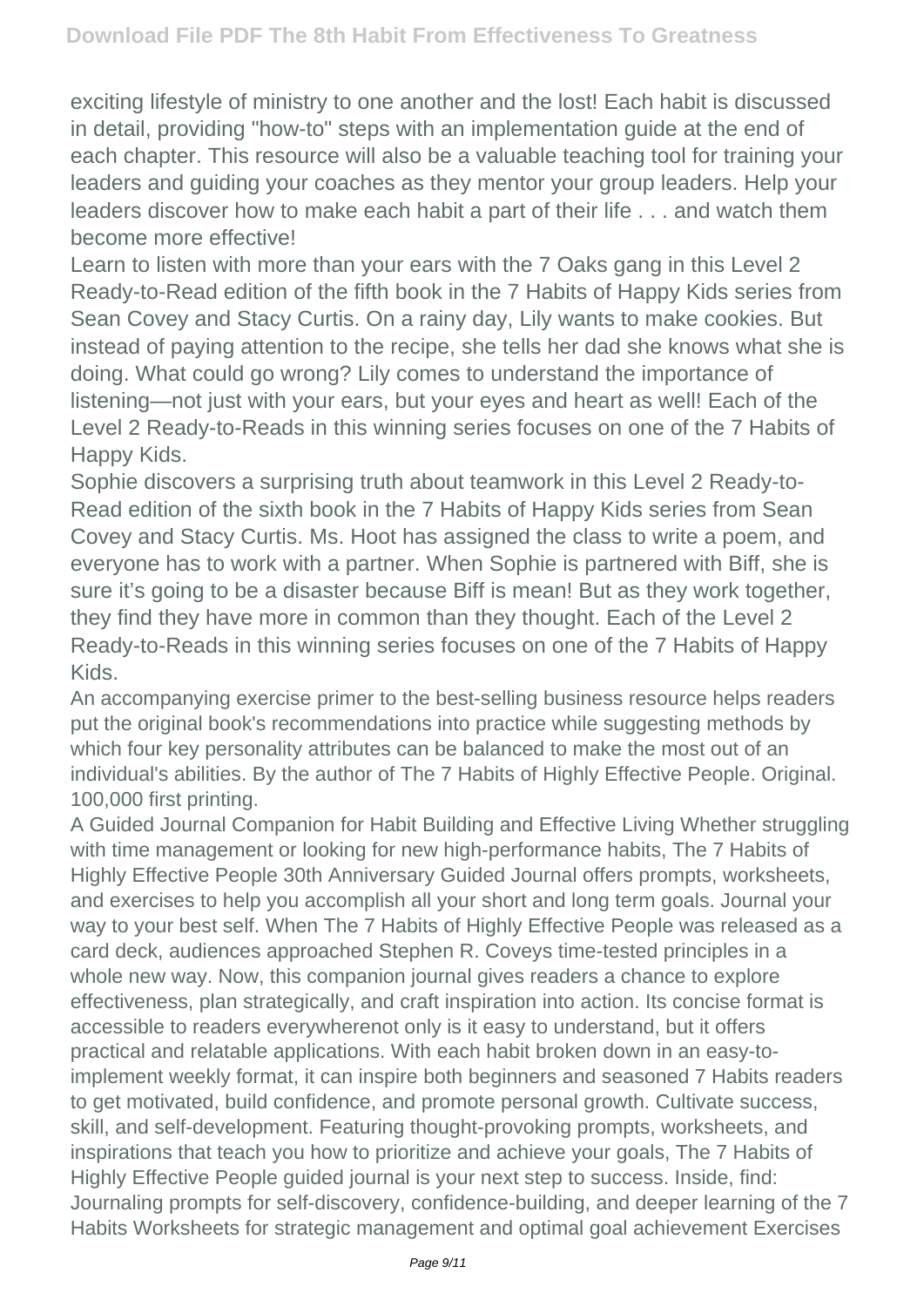and challenges to stay motivated If you enjoyed books like The 7 Habits of Highly Effective People Personal Workbook, The 52 Lists Project: A Year of Weekly Journaling Inspiration, or The High Performance Planner, then youll love owning The 7 Habits of Highly Effective People 30th Anniversary Guided Journal.

In the ten years since its publication, The 7 Habits of Highly Effective People has become a worldwide phenomenon, with more than twelve million readers in thirty-two languages. Living the 7 Habits: Stories of Courage and Inspiration captures the essence of people's real-life experiences, applying proven principles to help them solve their problems and overcome challenges. In this uplifting and riveting collection of stories, readers will find wonderful examples of hope and encouragement as they are touched by the words of real people and their experiences of change-change that got them through difficult times; change that solved family crises; change that mended broken relationships; change that turned their businesses around; change that influenced entire communities.

Unlock the power of the habit that can change your life. We know about the seven wonders of the world, unparalleled in their beauty and historical significance. But what if there was an eighth wonder? What would it change? What would it add to our understanding and appreciation of the world? The eighth habit is much the same in that it builds on the established principles for success to add something new and revolutionary. Written for anyone who feels lost or wants to enhance their sense of purpose and motivation, The 8th Habit (2004) is the secret ingredient you've been missing. Do you want more free book summaries like this? Download our app for free at https://www.QuickRead.com/App and get access to hundreds of free book and audiobook summaries. DISCLAIMER: This book summary is meant as a preview and not a replacement for the original book. If you like this summary please consider purchasing the original book to get the full experience as the original author intended to. If you are the original author of any book on QuickRead and would like us to remove it, please contact us at hello@quickread.com

An inspirational and practical guide to leadership from the New York Times–bestselling author of The 7 Habits of Highly Effective People. Covey, named one of Time magazine's 25 Most Influential Americans, is a renowned authority on leadership, whose insightful advice has helped millions. In his follow-up to The 7 Habits of Highly Effective People, he poses these fundamental questions: How do we as individuals and organizations survive and thrive amid tremendous change? Why are efforts to improve falling so short in real results? How do we unleash the creativity, talent, and energy within ourselves and others? Is it realistic to believe that balance among personal and professional life is possible? The key to dealing with the challenges that we face is to identify a principle-centered core within ourselves and our institutions. In Principle-Centered Leadership, Covey outlines a long-term, inside-out approach to developing people and organizations. Offering insights and guidelines on how to apply these principles both at work and at home, Covey posits that these steps will lead not only to an increase in productivity and quality of work, but also to a new appreciation of personal and professional relationships as we strive to enjoy a more balanced, rewarding, and ultimately more effective life. "There seems to be no limit to the number of writers offering answers to the great perplexities of life. Covey, however, is the North Star in this field . . . without hesitation, strongly recommended." —Library Journal